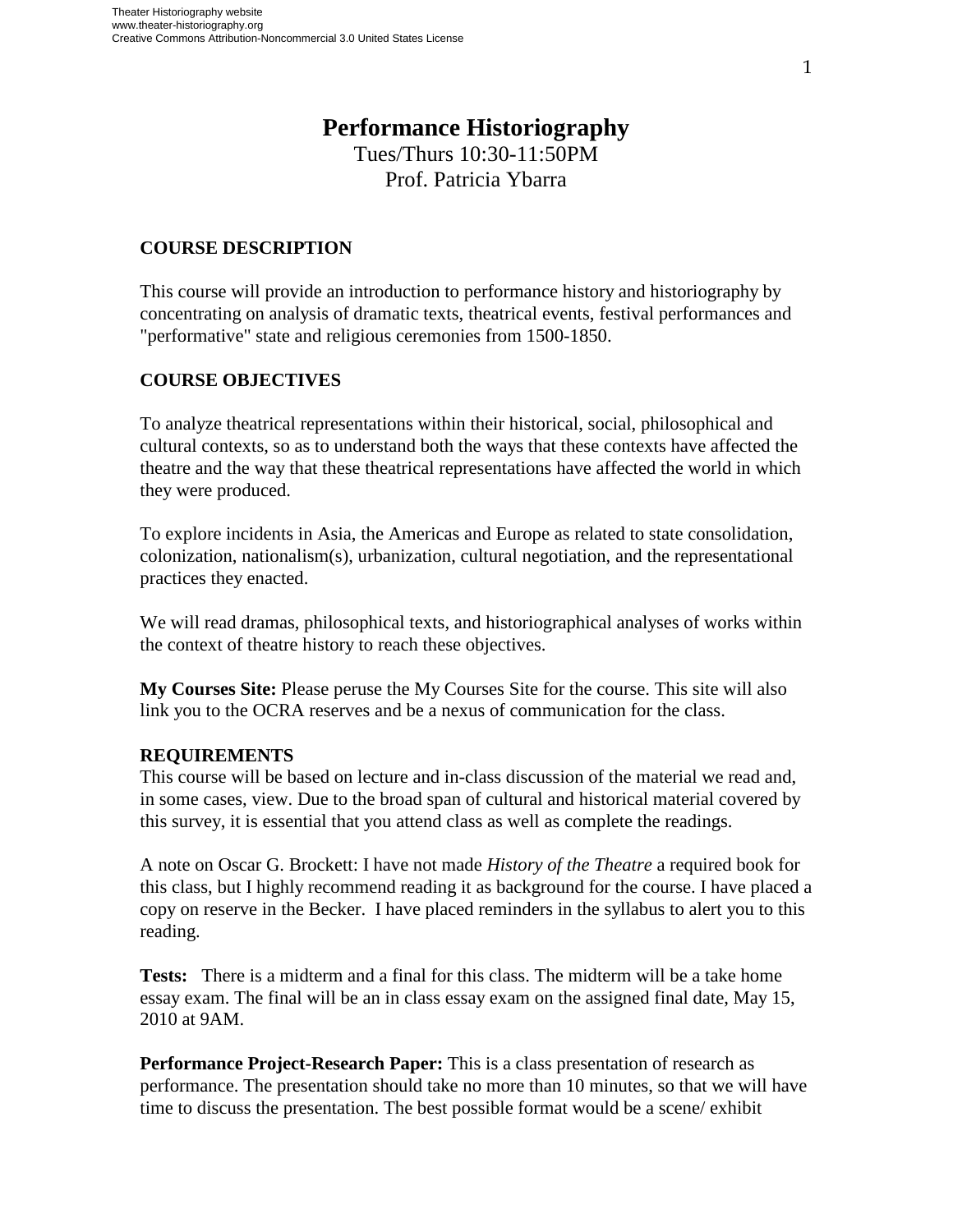followed by a structured discussion based on questions that you pose. You may choose to historically reconstruct, or historiographically deconstruct the modes of performance of the period/ phenomena you discuss. Either way, I expect careful research on the period, creatively presented and well thought out. I would appreciate meeting with a rep from the group or the whole group you a couple of weeks beforehand so that we can talk about the presentation and plan accordingly. I will assign groups to avoid confusion.

**Attendance and Reading reports**: The class will be asked to turn in a weekly 1-2 page response to the readings and/or lectures. Please use the questions I pose a week an advance on MYCOURSES. These reports and your class engagement will form a substantial portion of your grade. They will be due Thursdays at 10:30AM. While attendance only forms 20% of the grade, having more than two (2) absences over the course of the semester will adversely affect your grade. More than 4 absences may constitute failure. Only illnesses, religious holidays and family emergencies constitute excused absences. Please see me immediately if you are having problems with attending or doing the work for the course.

**NOTE:** I highly discourage theatre arts and performance studies concentrators from taking this course S/NC. Please note that S/NC students must have at least 70% attendance and turn in 70% of the response papers, in addition to the other class requirements to pass the class. Students who do not meet these requirements may fail to receive credit for the class. Consistent tardiness may be counted as absences in some cases. Please act accordingly.

#### **Academic Code:**

# **Below is a statement on Brown's Academic Code. Please feel free to ask many any questions about the code or proper citation for your research projects. I will not tolerate academic dishonesty.**

Norms regarding the quality and originality of academic work are often much more stringent and demanding in college than they are in high school. All Brown students are responsible for understanding and following Brown's academic code, which is described below.

Academic achievement is ordinarily evaluated on the basis of work that a student produces independently. Students who submit academic work that uses others' ideas, words, research, or images without proper attribution and documentation are in violation of the academic code. Infringement of the academic code entails penalties ranging from reprimand to suspension, dismissal, or expulsion from the University.

Brown students are expected to tell the truth. Misrepresentations of facts, significant omissions, or falsifications in any connection with the academic process (including change of course permits, the academic transcript, or applications for graduate training or employment) violate the code, and students are penalized accordingly. This policy also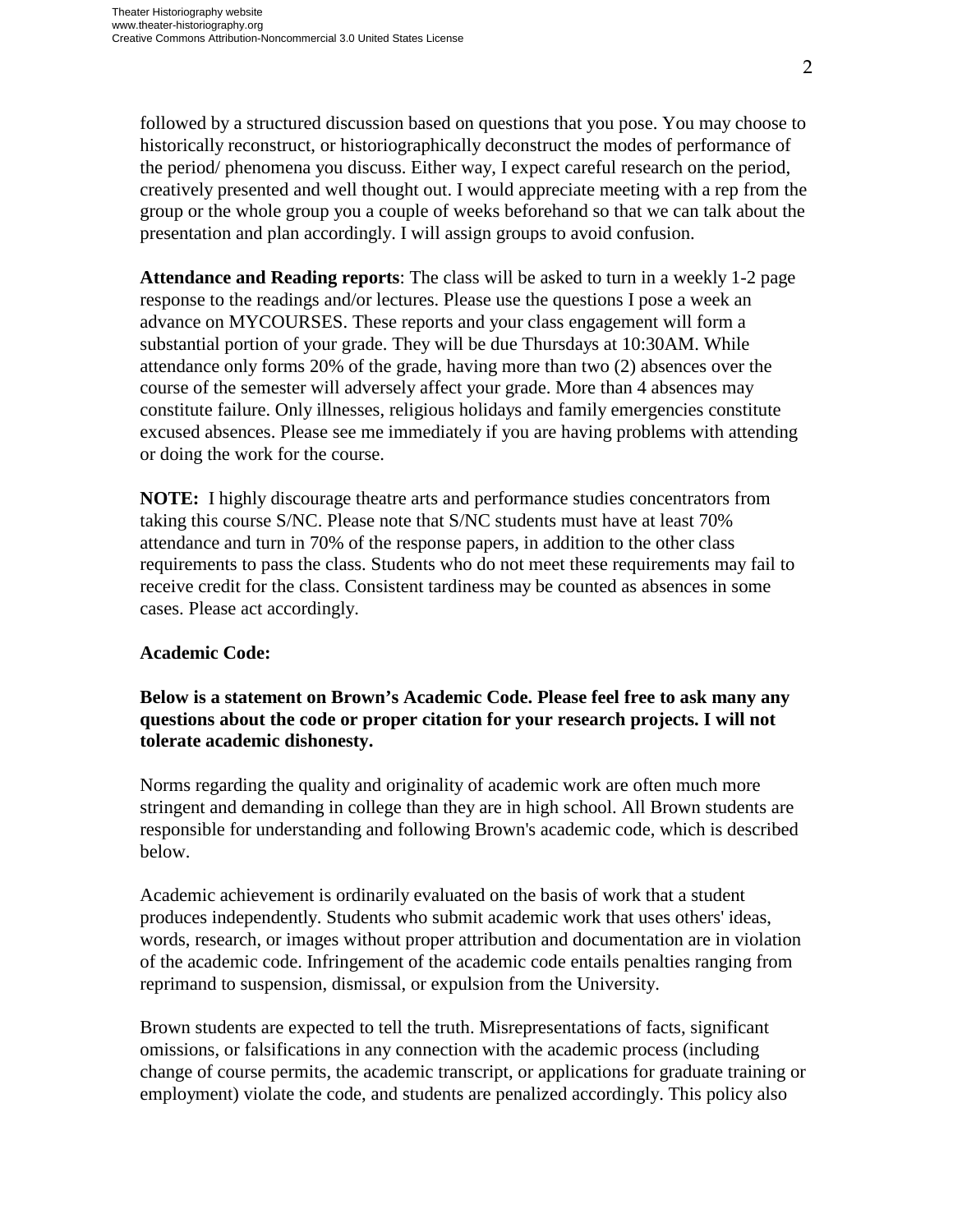applies to Brown alums, insofar as it relates to Brown transcripts and other records of work at Brown.

Misunderstanding the code is not an excuse for dishonest work. Students who are unsure about any point of Brown's academic code should consult their courses instructors or an academic dean, who will be happy to explain the policy.

#### **Grading for Undergraduates:**

Performance Projects 20% 8-10 page Research Papers on Archive objects 20% Attendance/reading reports: 20% Midterm: 20% Final: 20%

## **Grading for Graduate Students:**

Object reports: 30% Attendance/Participation 20% 20 page Research Paper: 50%

I expect graduate students to complete the research paper and object reports as in the undergraduate guidelines. Additional readings for PHD students may be assigned.

## **Required Books:**

*Wadsworth Anthology of Drama* (Ed. Worthen, hereafter referred to as Worthen) *Servant of Two Masters and other Italian Classics* Buchner, George *Danton's Death* Wilmeth, Don *Staging the Nation* (Special Order) Nietzsche, *Birth of Tragedy* Dekker, T. *Shoemakers Holiday* in *The Roaring Girl and Other City Comedies*  George Lillo, *London Merchant The Misanthrope and Other French Classics* 

#### **Recommended:**

Oscar G. Brockett, *History Of The Theatre* 

**All books are also on reserve at the Rock. All other reserves on OCRA.** 

# **SYLLABUS**

## **January 28: Introduction to History and Historiography**

**February 2: Historiographical Methods**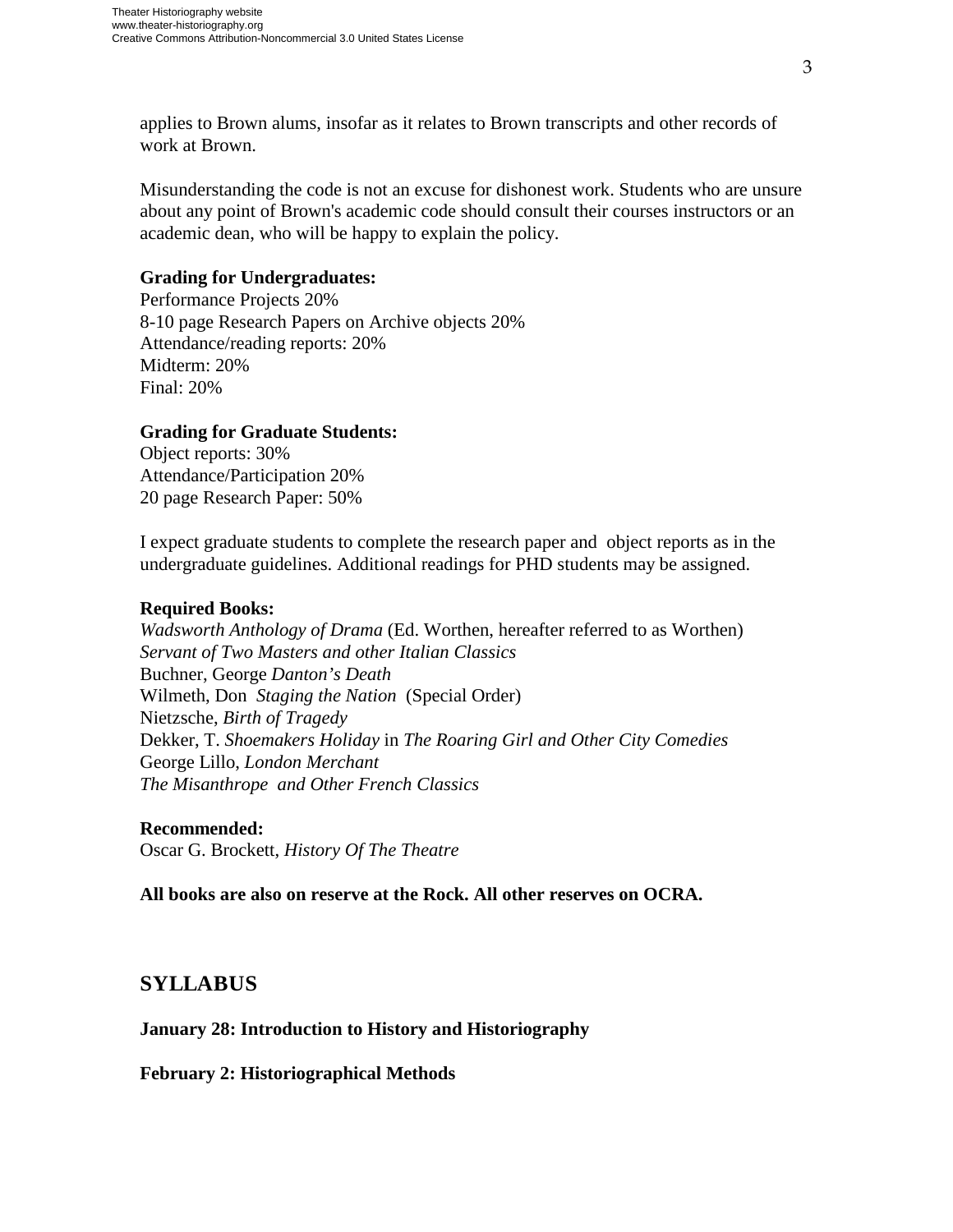**Required:** Tom Postlewait, "Historiography and the Theatrical Event, A Primer with 12 cruxes**,** Theatre Journal 43.2 (1991) (OCRA) Kobialka *This is my Body*, Introduction (OCRA)

#### **February 4 : Theatre Historiography and its Discontents**

**Required:** Michel Foucault, Nietzsche, Genealogy, History (OCRA) Joseph Roach, Cities of the Dead, Introduction (OCRA)

## **Feb 9: This is my Body(?)**

## **Required:** *Play of the Sacrament* (OCRA)

Donalee Dox," Theatrical Space, Mutable Space, and the Space of Imagination: Three Readings of the Croxton: Play of the Sacrament" from *Medieval Practices of Space*. (OCRA)

**Recommended:** Brockett, *History of the Theatre* Chapter 4-European Theatre in the Middle Ages.  $(9<sup>th</sup>$  edition—adjust accordingly)

## **February 11: Colonial Encounters**

**Required**: Fray Motolinia . *History of the Indians of New Spain* (OCRA) Dean, Carolyn, "The Ambivalent Triumph Corpus Christi in Cuzco, Peru" from *Acting in the Past* (OCRA) Diana Taylor, "Scenes of Cognition: Performance and Conquest" from *Theatre Journal* 56.3 October 2004 (OCRA)

#### **Feb 16: Heterotopia One: The English Court**

**Required:** Ben Jonson, *Masque of Blackness* (available at [http://darkwing.uoregon.edu/%7Erbear/jonson1.html](http://darkwing.uoregon.edu/~rbear/jonson1.html) (OCRA) Levine, David, "Babylon is Everywhere- a Contemporary Masque" (OCRA) Michel Foucault, "Of Other Spaces" (OCRA) **Recommended:** Brockett, *HOT* English Theatre to 1642 (Chapter 5)

**February 18: Visit to the Hay Library** 

## **Feb 25: Heterotopia Two: The City Comedy**

**Required:** De Certeau, "Walking the City" (OCRA) Thomas Dekker, *Shoemaker's Holiday* in *Roaring Girl and Other Plays*  **Recommended**: DJ Hopkins *City/ Stage/ Globe* (OCRA) **Performance One**: Walking the City

## **March 2 : Statecraft/Stagecraft 1 –Spain and The New World**

**Required:**Calderon, *Life is a Dream* (Worthen)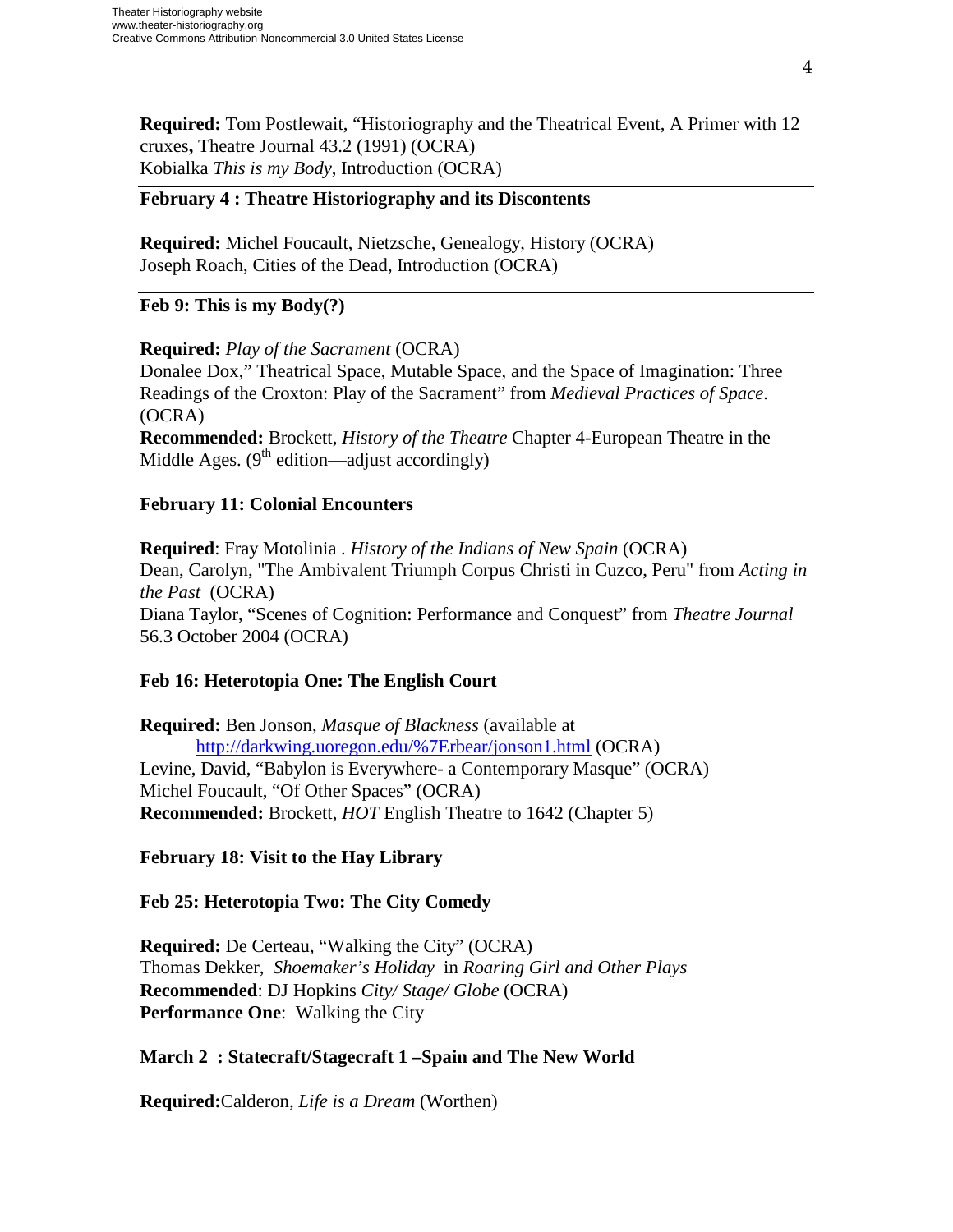Sor Juana Inez de la Cruz, *Loa to Divine Narcissus* (Worthen) **Recommended:** Oscar Brockett, *HOT*, Spanish Theatre to 1700. (Chapter 6) **Performance Two**: " Colonialism"

## **March 4: Statecraft/ Stagecraft 2-Italy**

**Required:** A.M. Nagler, A Sourcebook in Theatrical History, excerpts (OCRA) Machiavelli, *The Mandrake* ( *Servant of Two Masters and other Italian Classics*) **Recommended**: Brockett, *HOT*, Chapter 7, Italian Theatre to 1700

#### **March 9: Neoclassicisms**

**Required:** Corneille, *The Cid* (in Misanthrope) Racine, *Phedre (*Worthen/ Misanthrope*)* Cid Controversy from Dukore. *Theories of the Theatre* (OCRA) **Recommended**: Oscar Brockett, *HOT*, Chapter 8: French Theatre to 1700 **Performance Three**: **Neoclassicism Midterm handed out**

## **March 11: Restoration, Regulation and Pulchritude**

**Required:** *The Rover* (Worthen) Katherine Maus, 568-574 and Frank Rich review, 575-576 (Worthen) Restoration actresses excerpt from Nagler, A Sourcebook in Theatrical History (OCRA) **Performance Four: Performing Women** 

**March 16: Midterm Due Discuss/Share Objects**

## **March 18: Republican Heroes and the Genealogy of middle class morality**

**Required:** George Lillo, *London Merchant*  Lillo, George, "Preface to London Merchant" (OCRA) Addison, *Cato* (OCRA) Freeman, Lisa, *Character's Theatre* (Excerpt on Tragedy) (OCRA) **Recommended:** Oscar G. Brockett, *HOT* English Theatre to 1800, Chapter 9

# **March 23: Middle Class morality and taste: 18<sup>th</sup> century Japan**

**Required:** Donald Shively, "The Social Environment of Tokugawa Kabuki" from *Hume, Japanese aesthetics and culture : a reader* (OCRA) Sukeroku, *Flower of Edo* from Kabuki: 5 classical plays, edited by James Brandon (OCRA) **Performance Five: Performing Gender**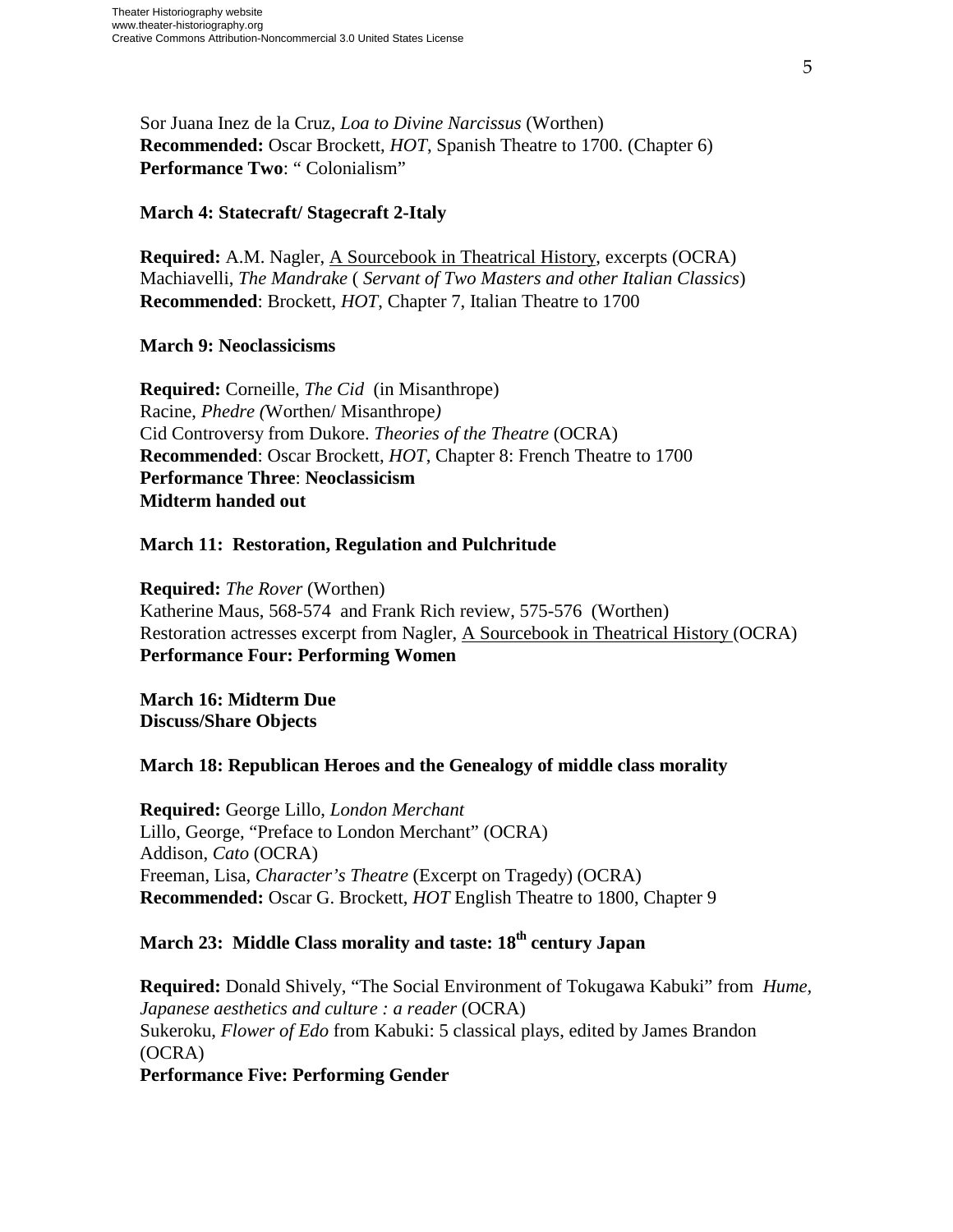# **March 25** :**Iranian Theatre: Taziyeh**

# **Required:**

Malkepour, *The Islamic Drama*, 32-71 (OCRA) Peter Chelkowski, "Time Out of Memory: Taziyeh, The Total Drama", TDR 49.4, 15-27 (OCRA) Iraj Anvar, "Perpetual Taziyeh" TDR 49.4, 61-67 John Bell, Islamic Performance and the Problem of Drama TDR 49.4 5-10 (OCRA) Pettys, The Taziyeh of the Martyrdom of Hussein, TDR 49.4, 28-41 (OCRA) **Performance Six: Performing Martyrdom**

# **April 6: Lazzi, Language, and the Law**

**Required**: Venetian Comedy Excerpt from A Sourcebook in Theatrical History, (OCRA) *Servant of Two Masters* in *Servant of Two Masters and other Italian Classics*  **Recommended**: Oscar Brockett, *HOT*, Italy and France to 1800, Chapter 10 **Performance Seven: Performing Language** 

## **April 8: Rehearsing the Revolution**

**Required:** Guelette *Shit Merchant* (OCRA) Potocki *Cassander Supports The Revolution* (OCRA) Beaumarchais, *The Marriage of Figaro* (*The Misanthrope and Other French Classics*) Rousseau, J.J. *Politics and The Arts (excerpts)* (OCRA) **Performance Eight: Performing Revolution** 

## **April 13: The audience, the actor and the so-called Enlightenment:**

**Required:** Diderot, Denis, "Paradox on Acting", "On Dramatic Poetry" (OCRA) Roach, Joseph *Player's Passion* (excerpt) (OCRA) Kant, Immanuel, "What is Enlightenment?" (OCRA) Foucault, Michel, "What is Enlightenment?" (OCRA)

## **April 15: Nation and Narration**

**Required:** Lessing, G.E. *Hamburg Dramaturgy*, excerpt (OCRA) Klinger, *Storm and Stress* (OCRA) Buchner*,* George *Danton's Death*  Nietzsche's *Birth of Tragedy* (excerpts to be discussed in class) **Recommended:** Brockett, Oscar. *HOT* Northern European Theatre to 1800. Chapter 11 **Performance 9: Performing Nation** 

## **April 20: Indigenous Performance and Rebellious Stirrings**

**Required:** James Hatch, Errol Hill, *History of the Jamaican Stage* excerpt (OCRA)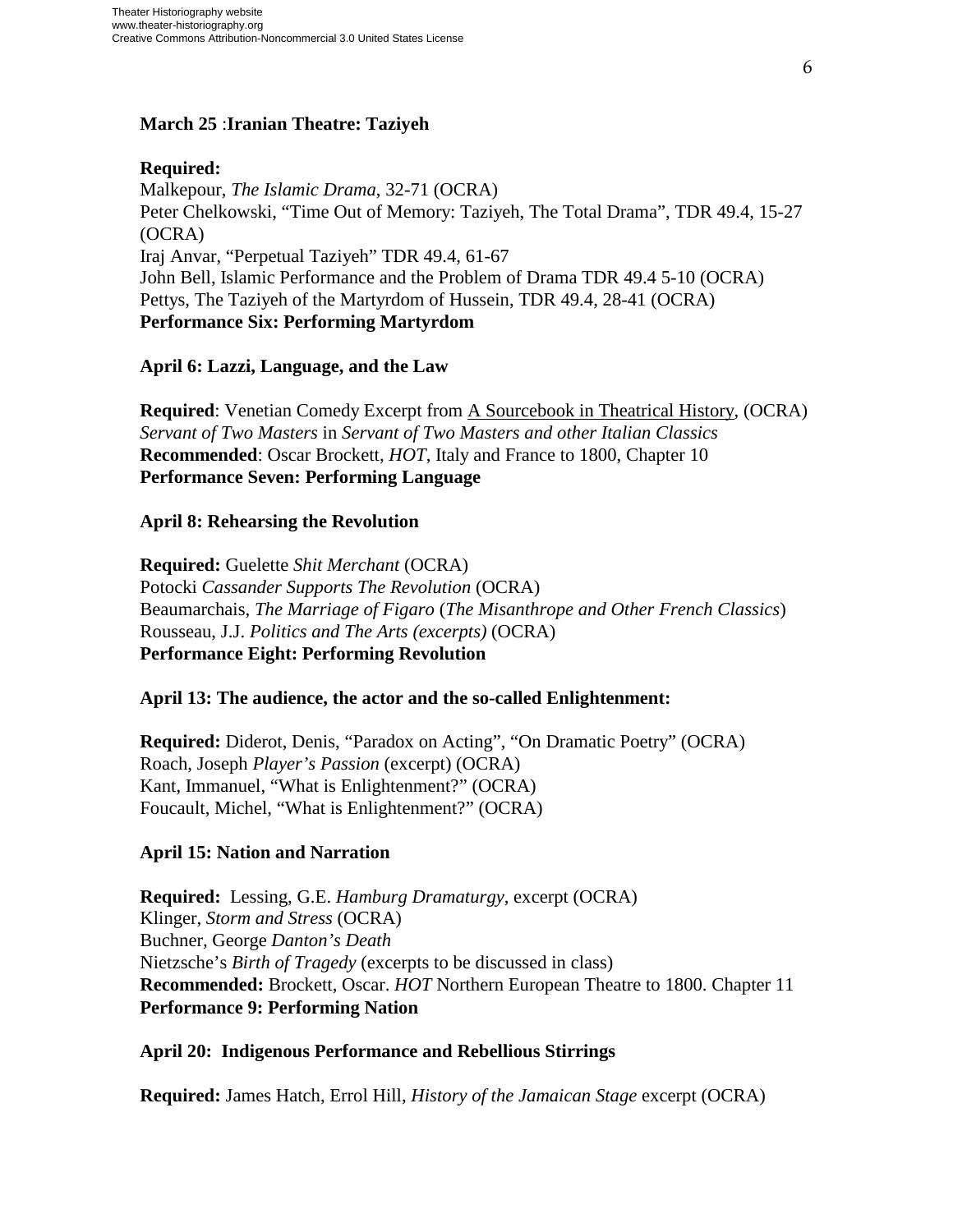Phillip Deloria, *Playing Indian* 1-37 (OCRA) Wilmer, SE, "Independence for whom? American Indians and the Ghost Dance" in *Theatre, Society and Nation*: Staging American Identities (OCRA) **Recommended:** Brockett, O. Chapter 12: *HOT* Continental European Theatre in the Early Nineteenth **Century** 

## **April 22: Rehearsing the Revolution, Narrating the Nation II**

**Required**: (Re-look at Addison's *Cato*) Shaffer, Jason, "Great Cato's Descendents: A Genealogy of Colonial Performance" in *Theatre Survey* May 2003, 5-28. (OCRA) Stone, Augustus *Metamora* (*Staging the Nation*) **Recommended**: Brockett, *HOT* English Language Theatre in the Early Nineteenth Century, Chapter 13

# **April 27: Chinese Opera and Theatre**

**Required:***Ssu Lang Visits His Mother* (OCRA) Anonymous*, Buying Rouge* from Dolby, *Eight Chinese Plays* (OCRA) Fei, *Chinese Theories of Theatre and Performance*, (OCRA)

# **April 29: European Popular Entertainments: Just Plain Fun?**

**Required:** Pixierecourt, *The Ruins of Babylon* (ROCK RESERVE, plan accordingly) Ziter, Ted, "The Sacred Museum: Azaël, Sardanapalus, and Exotic Display in Victorian England" *Theatre Survey*, Volume 42, Issue 01. May 2001. 25-51 (OCRA) **Performance Ten: Performing Melodrama**

## **May 4: Race Matters: US Melodrama and Slavery**

**Required:** Eric Lott, "Blackness" from Annemarie Bean, *Inside the Minstrel Mask*  (OCRA) Boucicault, *The Octoroon* (OCRA) Aiken, *Uncle Tom's Cabin* (Wilmeth)

## **Archive Papers Due NO EXTENSIONS**

# **May 6: (Post) Colonial Africa and India and Wrap Up Required:**  Rakesh Solomon, From Orientalist to Post Colonial Theatre (OCRA) Joachim Fiebach, Dimensions of Theatricality in Africa (in Conteh-Morgan, African Drama and Performance) (OCRA) Kole Omotoso, "Concepts of History and Theatre in Africa" (in Martin Banham, History of Theatre in Africa) (OCRA)